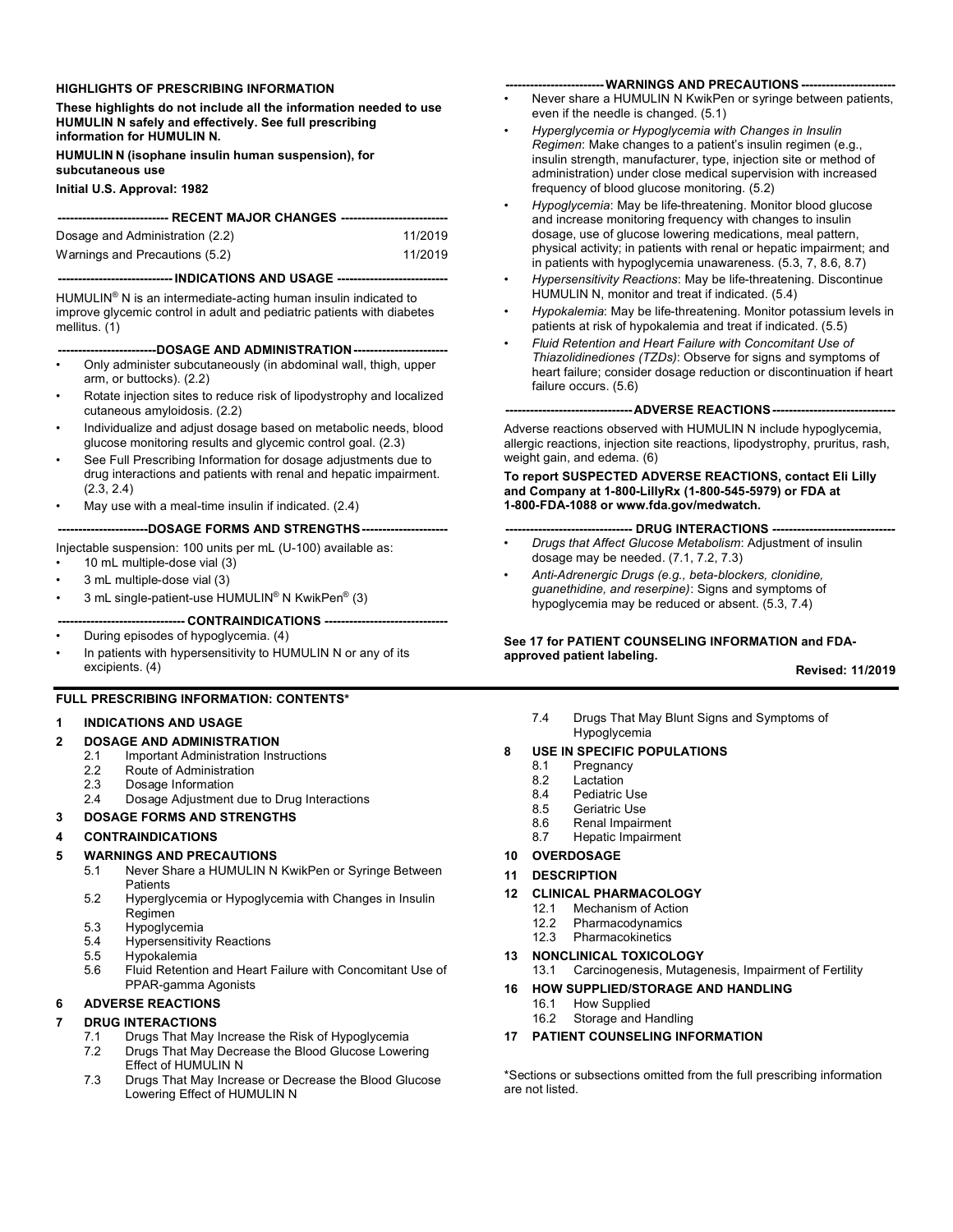### **FULL PRESCRIBING INFORMATION**

# **1 INDICATIONS AND USAGE**

HUMULIN N is an intermediate-acting recombinant human insulin indicated to improve glycemic control in adults and pediatric patients with diabetes mellitus.

# **2 DOSAGE AND ADMINISTRATION**

### **2.1 Important Administration Instructions**

Inspect HUMULIN N visually before use. It should not contain particulate matter and should appear uniformly cloudy after mixing. Do not use HUMULIN N if particulate matter is seen.

Use HUMULIN N KwikPen with caution in patients with visual impairment that may rely on audible clicks to dial their dose.

# **2.2 Route of Administration**

HUMULIN N should only be administered subcutaneously.

Administer in the subcutaneous tissue of the abdominal wall, thigh, upper arm, or buttocks. Rotate injection sites within the same region from one injection to the next to reduce the risk of lipodystrophy and localized cutaneous amyloidosis. Do not inject into areas of lipodystrophy or localized cutaneous amyloidosis *[see Warnings and Precautions (5.2) and Adverse Reactions (6)]*. During changes to a patient's insulin regimen, increase the frequency of blood glucose monitoring *[see Warnings and Precautions (5.2)]*.

The HUMULIN N KwikPen dials in 1 unit increments.

Do not administer HUMULIN N intravenously or intramuscularly and do not use HUMULIN N in an insulin infusion pump.

# **2.3 Dosage Information**

Individualize and adjust the dosage of HUMULIN N based on the individual's metabolic needs, blood glucose monitoring results and glycemic control goal.

Dosage adjustments may be needed with changes in physical activity, changes in meal patterns (i.e., macronutrient content or timing of food intake), changes in renal or hepatic function or during acute illness *[see Warnings and Precautions (5.2, 5.3), and Use in Specific Populations (8.6, 8.7)]*.

### **2.4 Dosage Adjustment due to Drug Interactions**

Dosage adjustment may be needed when HUMULIN N is coadministered with certain drugs *[see Drug Interactions (7)]*.

Dosage adjustment may be needed when switching from another insulin to HUMULIN N *[see Warnings and Precautions (5.2)]*.

### Instructions for Mixing with Other Insulins

HUMULIN N may be used with a prandial insulin if indicated. HUMULIN N may be mixed with HUMULIN R or HUMALOG before injection.

- If HUMULIN N is mixed with HUMULIN R, HUMULIN R should be drawn into the syringe first. Injection should occur immediately after mixing.
- If HUMULIN N is mixed with HUMALOG, HUMALOG should be drawn into the syringe first. Injection should occur immediately after mixing.

### **3 DOSAGE FORMS AND STRENGTHS**

HUMULIN N injectable suspension: 100 units per mL (U-100) is a white and cloudy suspension available as:

- 10 mL multiple-dose vial
- 3 mL multiple-dose vial
- 3 mL single-patient-use HUMULIN N KwikPen

### **4 CONTRAINDICATIONS**

HUMULIN N is contraindicated:

• During episodes of hypoglycemia *[see Warnings and Precautions (5.3)]*, and

• In patients who have had hypersensitivity reactions to HUMULIN N or any of its excipients *[see Warnings and Precautions (5.4)]*.

### **5 WARNINGS AND PRECAUTIONS**

### **5.1 Never Share a HUMULIN N KwikPen or Syringe Between Patients**

HUMULIN N KwikPens must never be shared between patients, even if the needle is changed. Patients using HUMULIN N vials must never share needles or syringes with another person. Sharing poses a risk for transmission of blood-borne pathogens.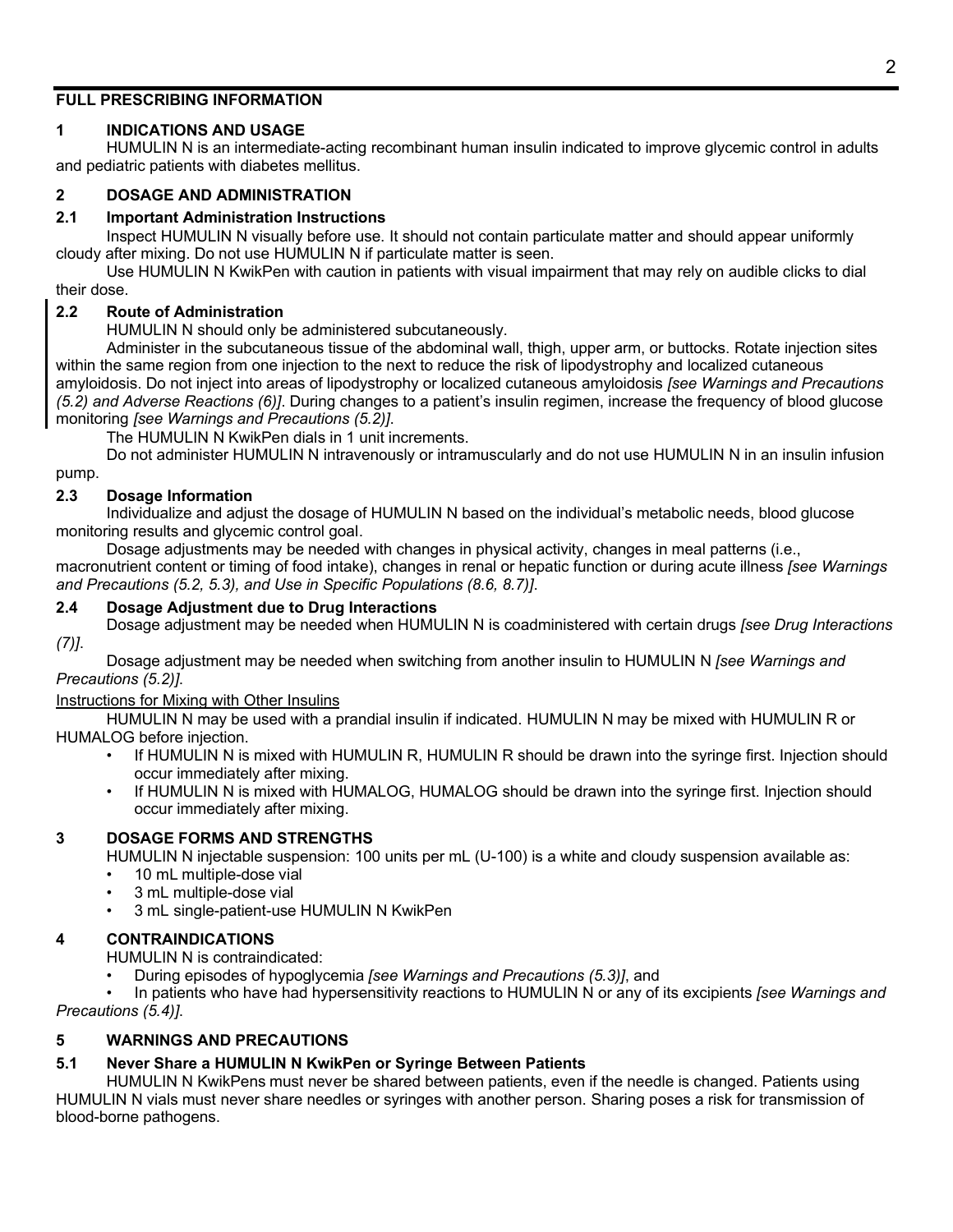# **5.2 Hyperglycemia or Hypoglycemia with Changes in Insulin Regimen**

Changes in an insulin regimen (e.g., insulin strength, manufacturer, type, injection site or method of administration) may affect glycemic control and predispose to hypoglycemia *[see Warnings and Precautions (5.3)]* or hyperglycemia. Repeated insulin injections into areas of lipodystrophy or localized cutaneous amyloidosis have been reported to result in hyperglycemia; and a sudden change in the injection site (to an unaffected area) has been reported to result in hypoglycemia *[see Adverse Reactions (6)].*

Make any changes to a patient's insulin regimen under close medical supervision with increased frequency of blood glucose monitoring. Advise patients who have repeatedly injected into areas of lipodystrophy or localized cutaneous amyloidosis to change the injection site to unaffected areas and closely monitor for hypoglycemia. For patients with type 2 diabetes, dosage adjustments of concomitant antidiabetic products may be needed.

### **5.3 Hypoglycemia**

Hypoglycemia is the most common adverse reaction associated with insulins, including HUMULIN N. Severe hypoglycemia can cause seizures, may be life-threatening or cause death. Hypoglycemia can impair concentration ability and reaction time; this may place an individual and others at risk in situations where these abilities are important (e.g., driving or operating other machinery).

Hypoglycemia can happen suddenly and symptoms may differ in each individual and change over time in the same individual. Symptomatic awareness of hypoglycemia may be less pronounced in patients with longstanding diabetes, in patients with diabetic nerve disease, in patients using medications that block the sympathetic nervous system (e.g., beta-blockers) *[see Drug Interactions (7)]*, or in patients who experience recurrent hypoglycemia.

### Risk Factors for Hypoglycemia

The risk of hypoglycemia after an injection is related to the duration of action of the insulin and, in general, is highest when the glucose lowering effect of the insulin is maximal. As with all insulin preparations, the glucose lowering effect time course of HUMULIN N may vary in different individuals or at different times in the same individual and depends on many conditions, including the area of injection as well as the injection site blood supply and temperature *[see Clinical Pharmacology (12.2)]*. Other factors which may increase the risk of hypoglycemia include changes in meal pattern (e.g., macronutrient content or timing of meals), changes in level of physical activity, or changes to co-administered medication *[see Drug Interactions (7)]*. Patients with renal or hepatic impairment may be at higher risk of hypoglycemia *[see Use in Specific Populations (8.6, 8.7)]*.

### Risk Mitigation Strategies for Hypoglycemia

Patients and caregivers must be educated to recognize and manage hypoglycemia. Self-monitoring of blood glucose plays an essential role in the prevention and management of hypoglycemia. In patients at higher risk for hypoglycemia and patients who have reduced symptomatic awareness of hypoglycemia, increased frequency of blood glucose monitoring is recommended.

### **5.4 Hypersensitivity Reactions**

Severe, life-threatening, generalized allergy, including anaphylaxis, can occur with insulin products, including HUMULIN N. If hypersensitivity reactions occur, discontinue HUMULIN N; treat per standard of care and monitor until symptoms and signs resolve *[see Adverse Reactions (6)]*. HUMULIN N is contraindicated in patients who have had hypersensitivity reactions to HUMULIN N or any of its excipients *[see Contraindications (4)]*.

### **5.5 Hypokalemia**

All insulin products, including HUMULIN N, cause a shift in potassium from the extracellular to intracellular space, possibly leading to hypokalemia. Untreated hypokalemia may cause respiratory paralysis, ventricular arrhythmia, and death. Monitor potassium levels in patients at risk for hypokalemia if indicated (e.g., patients using potassium-lowering medications, patients taking medications sensitive to serum potassium concentrations).

### **5.6 Fluid Retention and Heart Failure with Concomitant Use of PPAR-gamma Agonists**

Thiazolidinediones (TZDs), which are peroxisome proliferator-activated receptor (PPAR)-gamma agonists, can cause dose-related fluid retention, particularly when used in combination with insulin. Fluid retention may lead to or exacerbate heart failure. Patients treated with insulin, including HUMULIN N, and a PPAR-gamma agonist should be observed for signs and symptoms of heart failure. If heart failure develops, it should be managed according to current standards of care, and discontinuation or dose reduction of the PPAR-gamma agonist must be considered.

### **6 ADVERSE REACTIONS**

The following adverse reactions are discussed elsewhere in the labeling:

- Hypoglycemia *[see Warnings and Precautions (5.3)]*.
- Hypokalemia *[see Warnings and Precautions (5.5)]*.

The following additional adverse reactions have been identified during post-approval use of HUMULIN N. Because these reactions are reported voluntarily from a population of uncertain size, it is not always possible to reliably estimate their frequency or to establish a causal relationship to drug exposure.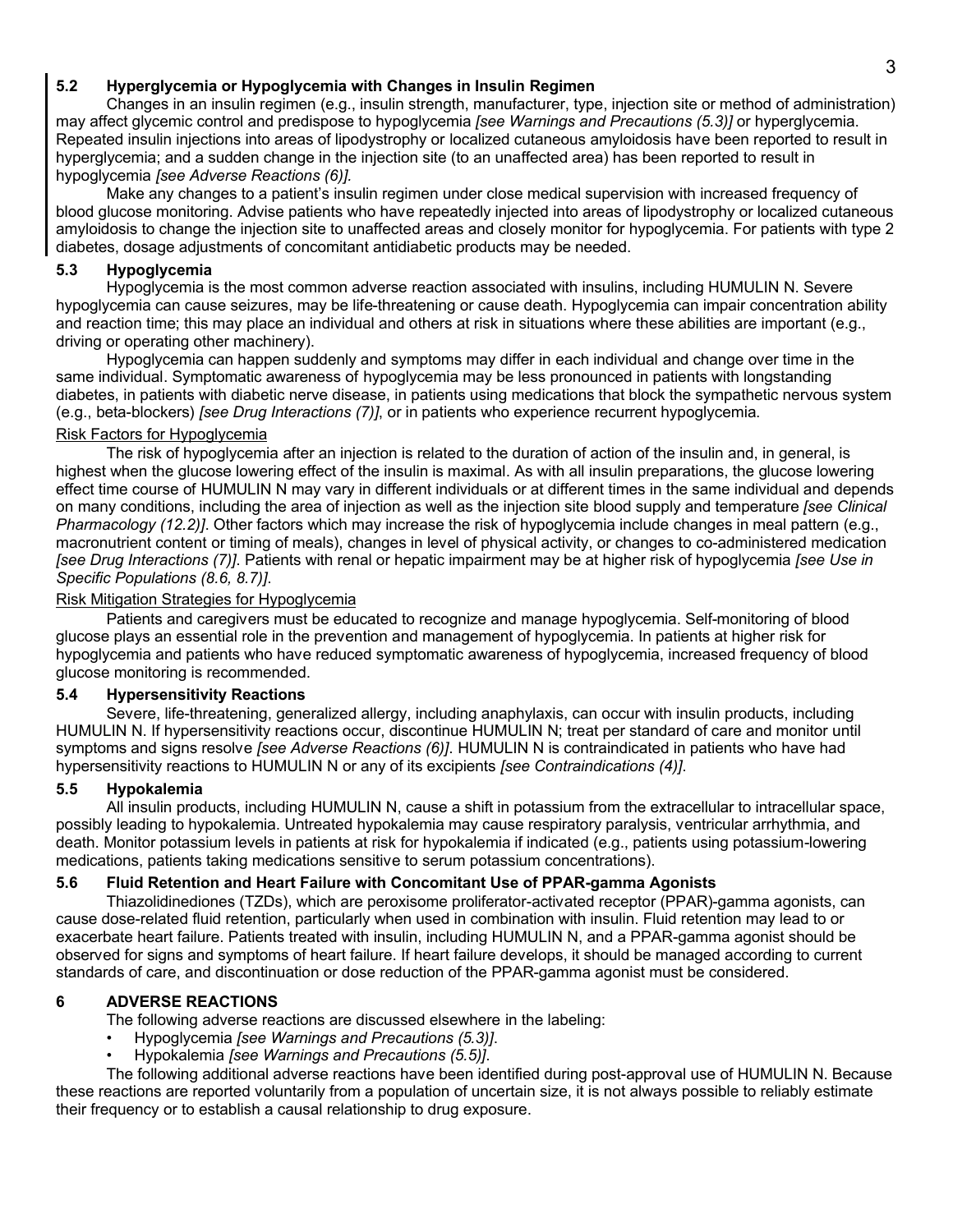### Allergic Reactions

Some patients taking HUMULIN N have experienced erythema, local edema, and pruritus at the site of injection. These conditions were usually self-limiting. Severe cases of generalized allergy (anaphylaxis) have been reported *[see Warnings and Precautions (5.4)]*.

## Peripheral Edema

Some patients taking HUMULIN N have experienced sodium retention and edema, particularly if previously poor metabolic control is improved by intensified insulin therapy.

# Lipodystrophy

Administration of insulin subcutaneously, including HUMULIN N, has resulted in lipoatrophy (depression in the skin) or lipohypertrophy (enlargement or thickening of tissue) *[see Dosage and Administration (2.2)]* in some patients. Localized Cutaneous Amyloidosis

Localized cutaneous amyloidosis at the injection site has occurred. Hyperglycemia has been reported with repeated insulin injections into areas of localized cutaneous amyloidosis; hypoglycemia has been reported with a sudden change to an unaffected injection site.

# Weight gain

Weight gain has occurred with some insulin therapies including HUMULIN N and has been attributed to the anabolic effects of insulin and the decrease in glycosuria.

### Immunogenicity

Development of antibodies that react with human insulin have been observed with all insulin, including HUMULIN N.

# **7 DRUG INTERACTIONS**

# **7.1 Drugs That May Increase the Risk of Hypoglycemia**

The risk of hypoglycemia associated with HUMULIN N use may be increased when co-administered with antidiabetic agents, salicylates, sulfonamide antibiotics, monoamine oxidase inhibitors, fluoxetine, disopyramide, fibrates, pentoxifylline, ACE inhibitors, angiotensin II receptor blocking agents, and somatostatin analogs (e.g., octreotide). Dose adjustment and increased frequency of glucose monitoring may be required when HUMULIN N is co-administered with these drugs.

# **7.2 Drugs That May Decrease the Blood Glucose Lowering Effect of HUMULIN N**

The glucose lowering effect of HUMULIN N may be decreased when co-administered with corticosteroids, isoniazid, niacin, estrogens, oral contraceptives, phenothiazines, danazol, diuretics, sympathomimetic agents (e.g., epinephrine, albuterol, terbutaline), somatropin, atypical antipsychotics, glucagon, protease inhibitors, and thyroid hormones. Dose adjustment and increased frequency of glucose monitoring may be required when HUMULIN N is coadministered with these drugs.

### **7.3 Drugs That May Increase or Decrease the Blood Glucose Lowering Effect of HUMULIN N**

The glucose lowering effect of HUMULIN N may be increased or decreased when co-administered with betablockers, clonidine, lithium salts, and alcohol. Pentamidine may cause hypoglycemia, which may sometimes be followed by hyperglycemia. Dose adjustment and increased frequency of glucose monitoring may be required when HUMULIN N is co-administered with these drugs.

### **7.4 Drugs That May Blunt Signs and Symptoms of Hypoglycemia**

The signs and symptoms of hypoglycemia *[see Warnings and Precautions (5.3)]* may be blunted when betablockers, clonidine, guanethidine, and reserpine are co-administered with HUMULIN N.

# **8 USE IN SPECIFIC POPULATIONS**

# **8.1 Pregnancy**

### Risk Summary

Available data from published studies over decades have not established an association with human insulin use during pregnancy and major birth defects, miscarriage, or adverse maternal or fetal outcomes (*see* Data). There are risks to the mother and fetus associated with poorly controlled diabetes in pregnancy (*see* Clinical Considerations). Animal reproduction studies were not performed.

The estimated background risk of major birth defects is 6-10% in women with pre-gestational diabetes with a HbA1c >7% and has been reported to be as high as 20-25% in women with a HbA1c >10%. The estimated background risk of miscarriage for the indicated population is unknown. In the U.S. general population, the estimated background risk of major birth defects and miscarriage in clinically recognized pregnancies is 2-4% and 15-20%, respectively.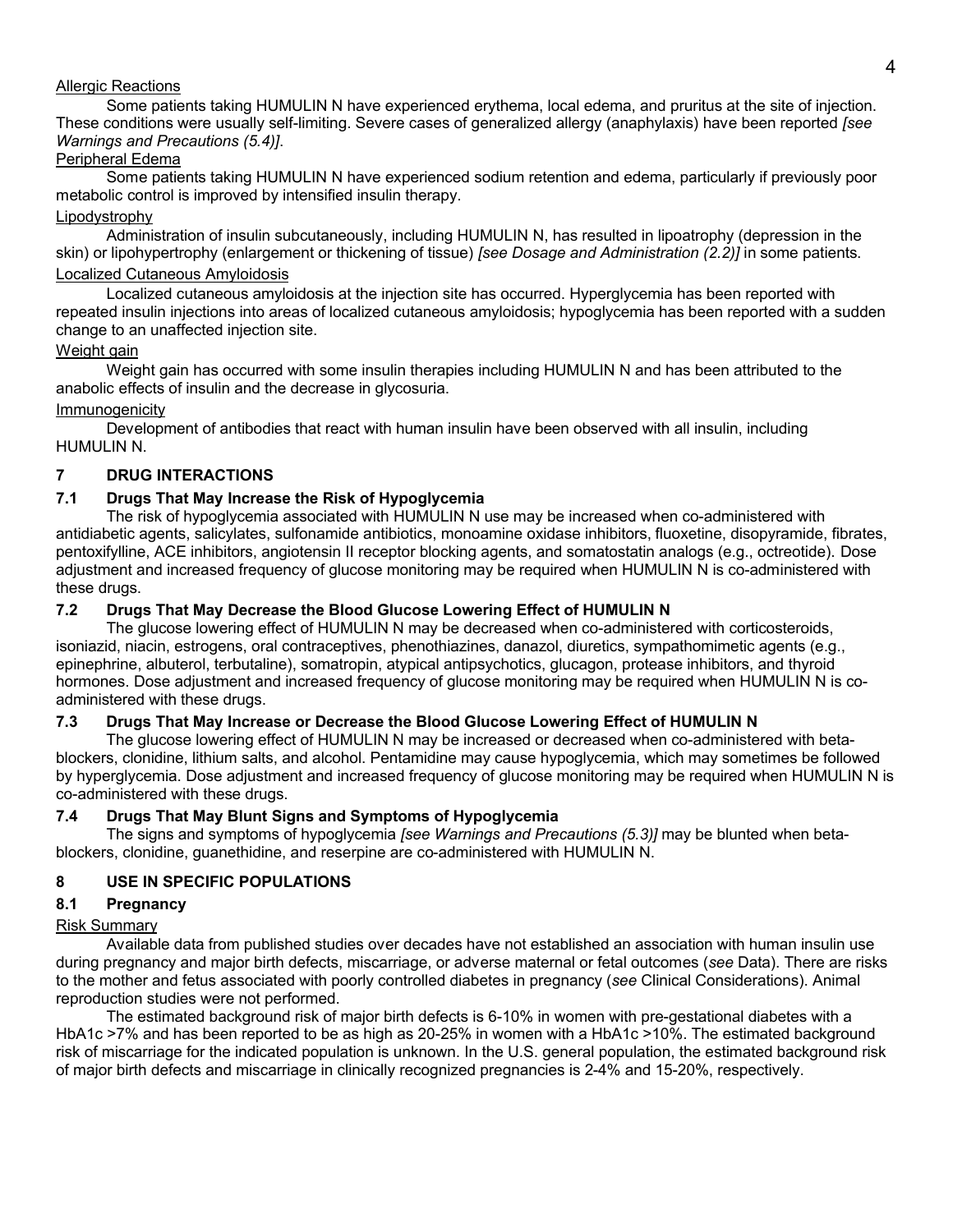#### Clinical Considerations

#### *Disease-associated maternal and/or embryo/fetal risk*

Poorly controlled diabetes in pregnancy increases the maternal risk for diabetic ketoacidosis, pre-eclampsia, spontaneous abortions, preterm delivery, and delivery complications. Poorly controlled diabetes increases the fetal risk for major birth defects, stillbirth, and macrosomia-related morbidity.

#### Data

#### *Human Data*

While available studies cannot definitively establish the absence of risk, published data from retrospective studies, open-label, randomized, parallel studies and meta-analyses over decades have not established an association with human insulin use during pregnancy and major birth defects, miscarriage, or adverse maternal or fetal outcomes. All available studies have methodological limitations, including lack of blinding, unclear methods or randomization, and small sample size.

### **8.2 Lactation**

### Risk Summary

Available data from published literature suggests that exogenous human insulin products, including HUMULIN N, are transferred into human milk. There are no adverse reactions reported in breastfed infants in the literature. There are no data on the effects of exogenous human insulin products, including HUMULIN N on milk production. The developmental and health benefits of breastfeeding should be considered along with the mother's clinical need for HUMULIN N and any potential adverse effects on the breastfed child from HUMULIN N or from the underlying maternal condition.

#### **8.4 Pediatric Use**

HUMULIN N has not been studied in pediatric patients. As in adults, the dosage of HUMULIN N in pediatric patients must be individualized based on metabolic needs, treatment goal and blood glucose monitoring results.

#### **8.5 Geriatric Use**

The effect of age on the pharmacokinetics and pharmacodynamics of HUMULIN N has not been studied *[see Clinical Pharmacology (12.3)]*. Patients with advanced age using any insulin, including HUMULIN N, may be at increased risk of hypoglycemia due to co-morbid disease and polypharmacy *[see Warnings and Precautions (5.3)]*.

#### **8.6 Renal Impairment**

The effect of renal impairment on the pharmacokinetics and pharmacodynamics of HUMULIN N has not been studied *[see Clinical Pharmacology (12.3)]*. Patients with renal impairment are at increased risk of hypoglycemia and may require more frequent HUMULIN N dose adjustment and more frequent blood glucose monitoring.

#### **8.7 Hepatic Impairment**

The effect of hepatic impairment on the pharmacokinetics and pharmacodynamics of HUMULIN N has not been studied *[see Clinical Pharmacology (12.3)]*. Patients with hepatic impairment are at increased risk of hypoglycemia and may require more frequent HUMULIN N dose adjustment and more frequent blood glucose monitoring.

### **10 OVERDOSAGE**

Excess insulin administration may cause hypoglycemia and hypokalemia *[see Warnings and Precautions (5.3, 5.5)]*. Mild episodes of hypoglycemia can be treated with oral glucose. Adjustments in drug dosage, meal patterns, or physical activity level may be needed. More severe episodes with coma, seizure, or neurologic impairment may be treated with intramuscular/subcutaneous glucagon or concentrated intravenous glucose. Sustained carbohydrate intake and observation may be necessary because hypoglycemia may recur after apparent clinical recovery. Hypokalemia must be corrected appropriately.

### **11 DESCRIPTION**

HUMULIN N (isophane insulin human suspension) is an intermediate-acting human insulin. Human insulin is produced by recombinant DNA technology utilizing a non-pathogenic laboratory strain of *Escherichia coli*. HUMULIN N is a suspension of crystals produced from combining human insulin and protamine sulfate under appropriate conditions for crystal formation. The amino acid sequence of HUMULIN N is identical to human insulin and has the empirical formula  $C_{257}H_{383}N_{65}O_{77}S_6$  with a molecular weight of 5808.

HUMULIN N is a sterile, white and cloudy suspension that contains isophane insulin human suspension (NPH) for subcutaneous use. Each milliliter of HUMULIN N contains 100 units of insulin human, 0.35 mg of protamine sulfate, 16 mg of glycerin, 3.78 mg of dibasic sodium phosphate, 1.6 mg of metacresol, 0.65 mg of phenol, zinc oxide content adjusted to provide 0.025 mg zinc ion, and Water for Injection. The pH is 7.0 to 7.5. Sodium hydroxide and/or hydrochloric acid may be added during manufacture to adjust the pH.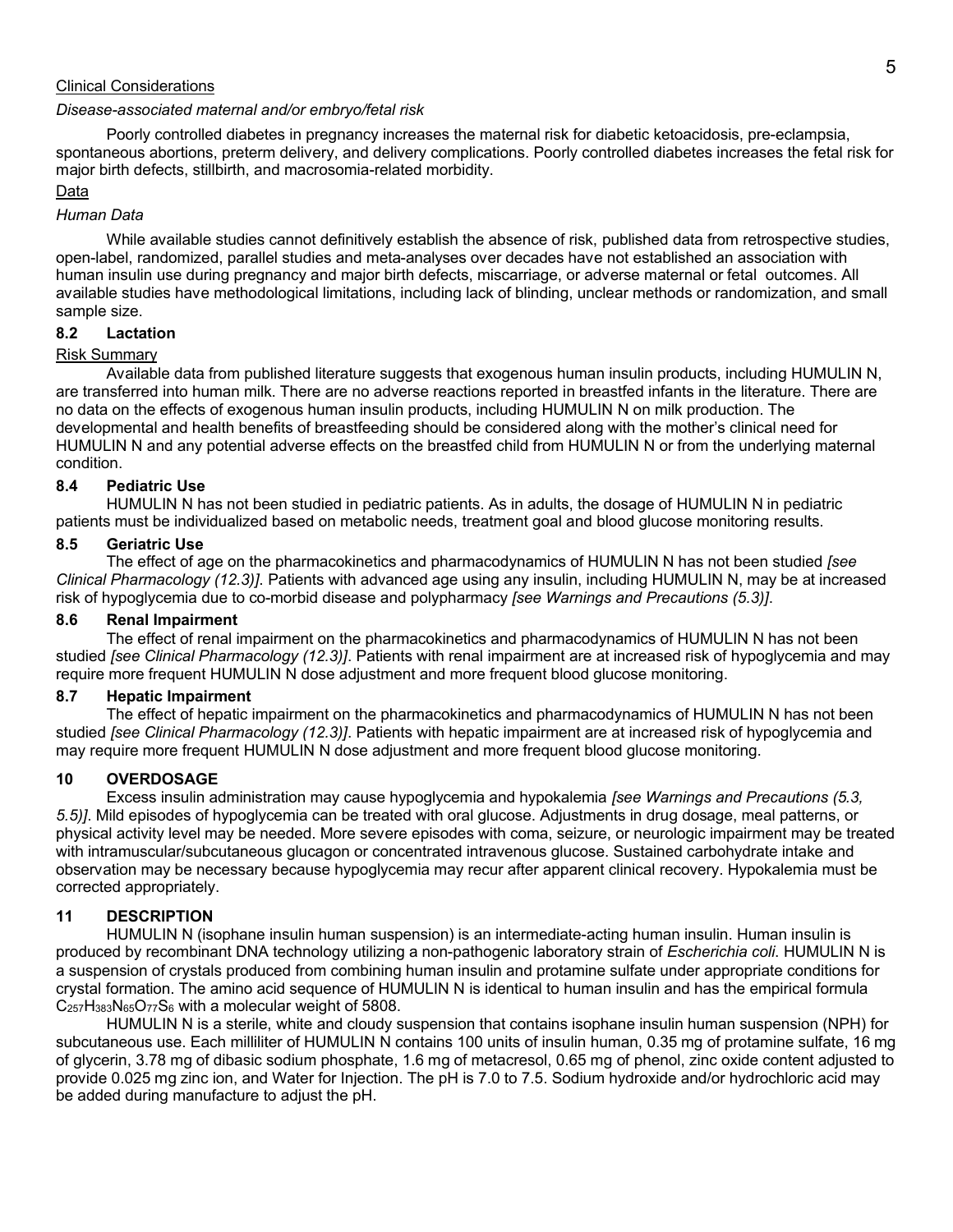### **12 CLINICAL PHARMACOLOGY**

#### **12.1 Mechanism of Action**

HUMULIN N lowers blood glucose by stimulating peripheral glucose uptake by skeletal muscle and fat, and by inhibiting hepatic glucose production. Insulins inhibit lipolysis and proteolysis, and enhance protein synthesis.

#### **12.2 Pharmacodynamics**

HUMULIN N is an intermediate-acting insulin with a slower onset of action and a longer duration of activity than that of regular human insulin. In a study in which healthy subjects (n=16) received subcutaneous injections of HUMULIN N (0.4 unit/kg) on 4 occasions, the median maximum effect occurred at 6.5 hours (range: 2.8 to 13 hours). In this study, insulin activity was measured by the rate of glucose infusions.

The time course of action of insulin, such as HUMULIN N may vary in different individuals or within the same individual. The parameters of HUMULIN N activity (time of onset, peak time, and duration) as designated in Figure 1 should be considered only as general guidelines. The rate of insulin absorption and consequently the onset of activity is known to be affected by the site of injection, physical activity level, and other variables *[see Warnings and Precautions (5.3)]*.



**Figure 1: Mean Insulin Activity Versus Time Profile After Subcutaneous Injection of HUMULIN N (0.4 unit/kg) in Healthy Subjects.**

#### **12.3 Pharmacokinetics**

Absorption — In healthy subjects given subcutaneous doses of HUMULIN N (0.4 unit/kg), median peak serum concentration of insulin occurred at approximately 4 hours (range: 1 to 12 hours) after dosing.

Metabolism — The uptake and degradation of insulin occurs predominantly in liver, kidney, muscle, and adipocytes, with the liver being the major organ involved in the clearance of insulin.

Elimination — Because of the absorption-rate limited kinetics of insulin mixtures, a true half-life cannot be accurately estimated from the terminal slope of the concentration versus time curve. In healthy subjects given subcutaneous doses of HUMULIN N (0.4 unit/kg), the mean apparent half-life was approximately 4.4 hours (range: 1-84 hours).

#### Specific Populations

The effects of age, gender, race, obesity, pregnancy, or smoking on the pharmacokinetics of HUMULIN N have not been studied.

Careful glucose monitoring and dose adjustments of insulin, including HUMULIN N, may be necessary in patients with renal or hepatic dysfunction *[see Use in Specific Populations (8.6, 8.7)]*.

### **13 NONCLINICAL TOXICOLOGY**

### **13.1 Carcinogenesis, Mutagenesis, Impairment of Fertility**

Carcinogenicity and fertility studies were not performed in animals. Biosynthetic human insulin was not genotoxic in the *in vivo* sister chromatid exchange assay and the *in vitro* gradient plate and unscheduled DNA synthesis assays.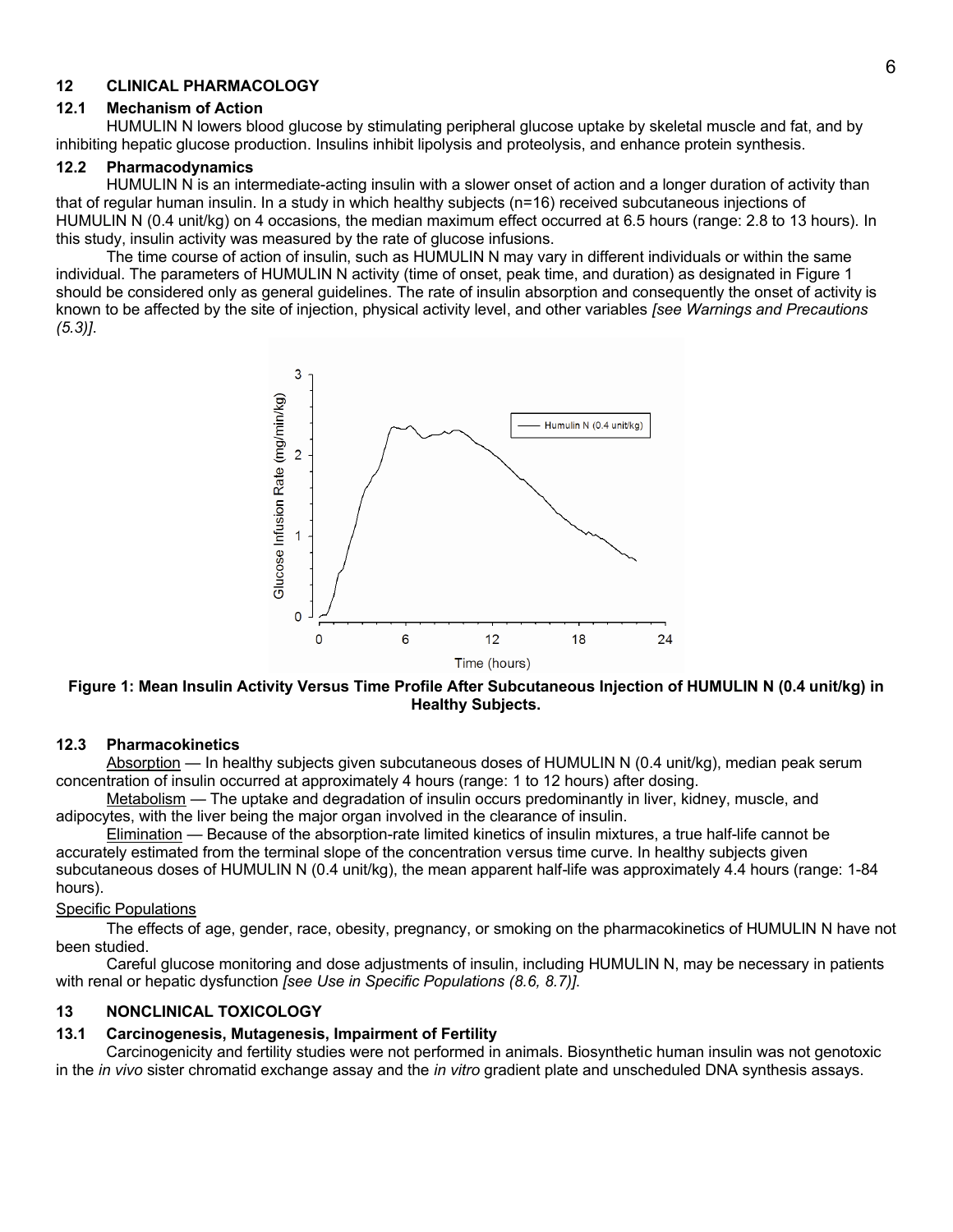### **16 HOW SUPPLIED/STORAGE AND HANDLING**

### **16.1 How Supplied**

HUMULIN N injectable suspension 100 units per mL (U-100) is a white and cloudy suspension available as: 10 mL multiple-dose vial **NDC 0002-8315-01** (HI-310)<br>3 mL multiple-dose vial **NDC 0002-8315-17** (HI-313)

5 x 3 mL single-patient-use HUMULIN N KwikPen

NDC 0002-8315-17 (HI-313)<br>NDC 0002-8805-59 (HP-8805)

Each prefilled HUMULIN N KwikPen is for use by a single patient. HUMULIN N KwikPens must never be shared between patients, even if the needle is changed. Patients using HUMULIN N vials must never share needles or syringes with another person.

The HUMULIN N KwikPen dials in 1 unit increments.

### **16.2 Storage and Handling**

Dispense in the original sealed carton with the enclosed Instructions for Use.

Protect from heat and light. Do not freeze. Do not use after the expiration date.

### Not In-Use (Unopened) HUMULIN N Vials

# *Refrigerated*

Store in a refrigerator (36° to 46°F [2° to 8°C]), but not in the freezer. Do not use if it has been frozen. *Room Temperature*

If stored at room temperature, below 86°F (30°C) the vial must be discarded after 31days.

### In-Use (Opened) HUMULIN N Vials

### *Refrigerated*

Store in a refrigerator (36° to 46°F [2° to 8°C]), but not in the freezer. Do not use if it has been frozen. Vials must be used within 31 days or be discarded, even if they still contain HUMULIN N.

### *Room Temperature*

If stored at room temperature, below 86°F (30°C) the vial must be discarded after 31 days, even if the vial still contains HUMULIN N.

# Not In-Use (Unopened) HUMULIN N KwikPen

*Refrigerated*

Store in a refrigerator (36° to 46°F [2° to 8°C]), but not in the freezer. Do not use if it has been frozen. *Room Temperature*

If stored at room temperature, below 86°F (30°C) the pen must be discarded after 14 days.

### In-Use (Opened) HUMULIN N KwikPen

*Refrigerated*

Do NOT store in a refrigerator.

*Room Temperature*

Store at room temperature, below 86°F (30°C) and the pen must be discarded after 14 days, even if the pen still contains HUMULIN N. See storage table below:

|                                                     | Not In-Use (Unopened)<br>Refrigerated | Not In-Use (Unopened)<br><b>Room Temperature</b> | In-Use (Opened)                                      |
|-----------------------------------------------------|---------------------------------------|--------------------------------------------------|------------------------------------------------------|
| 10 mL multiple-dose vial<br>3 mL multiple-dose vial | Until expiration date                 | 31 days                                          | 31 days, refrigerated/room<br>temperature            |
| 3 mL single-patient-use<br><b>HUMULIN N KwikPen</b> | Until expiration date                 | 14 days                                          | 14 days, room<br>temperature.<br>Do not refrigerate. |

### **17 PATIENT COUNSELING INFORMATION**

*Advise the patient to read the FDA-approved patient labeling (Patient Information and Instructions for Use).*

### **Never Share a HUMULIN N KwikPen or Syringe Between Patients**

Advise patients that they must never share a HUMULIN N KwikPen with another person, even if the needle is changed. Advise patients using HUMULIN N vials not to share needles or syringes with another person. Sharing poses a risk for transmission of blood-borne pathogens *[see Warnings and Precautions (5.1)]*.

### **Hyperglycemia or Hypoglycemia**

Instruct patients on self-management procedures including glucose monitoring, proper injection technique, and management of hypoglycemia and hyperglycemia especially at initiation of HUMULIN N therapy. Instruct patients on handling of special situations such as intercurrent conditions (illness, stress, or emotional disturbances), an inadequate or